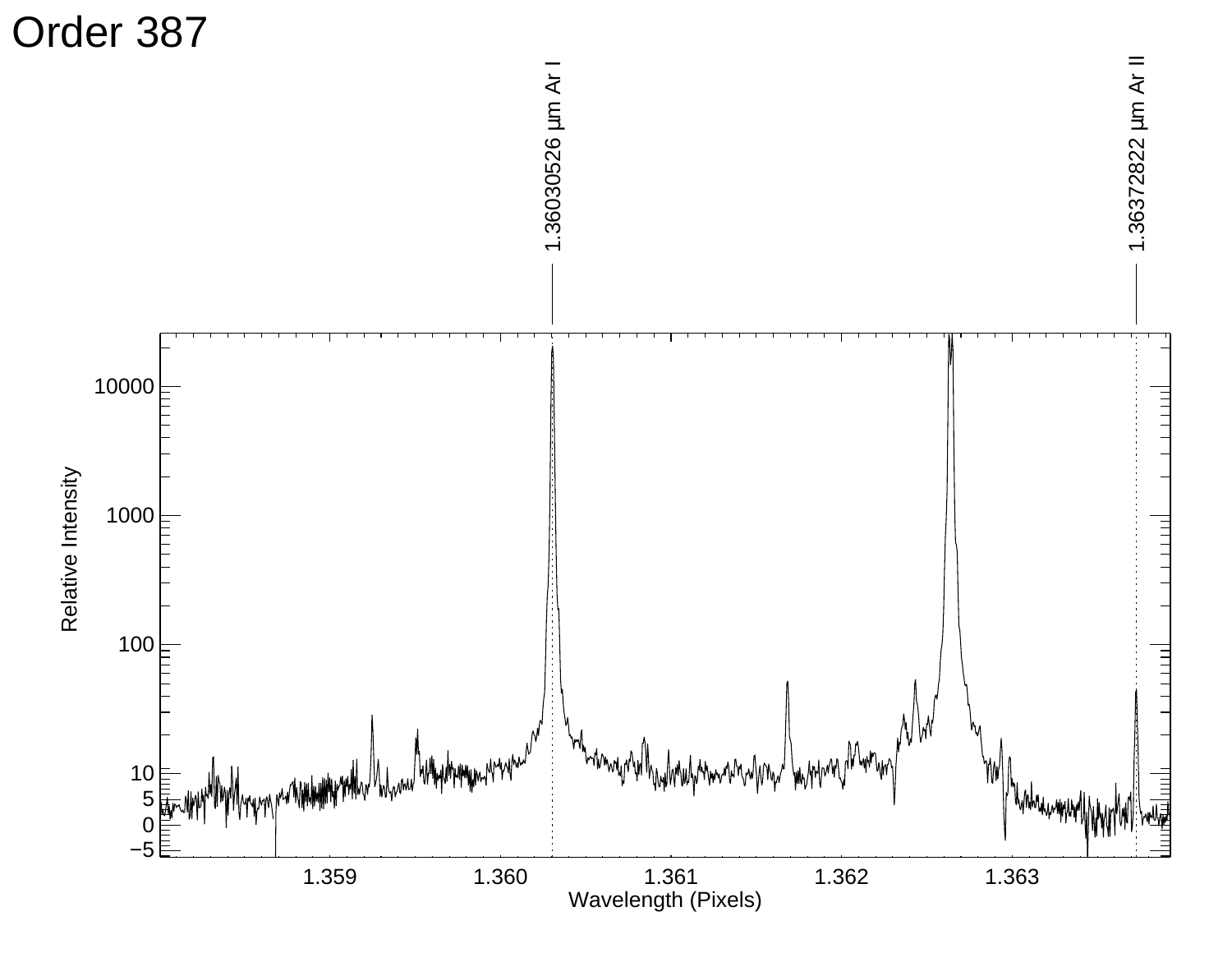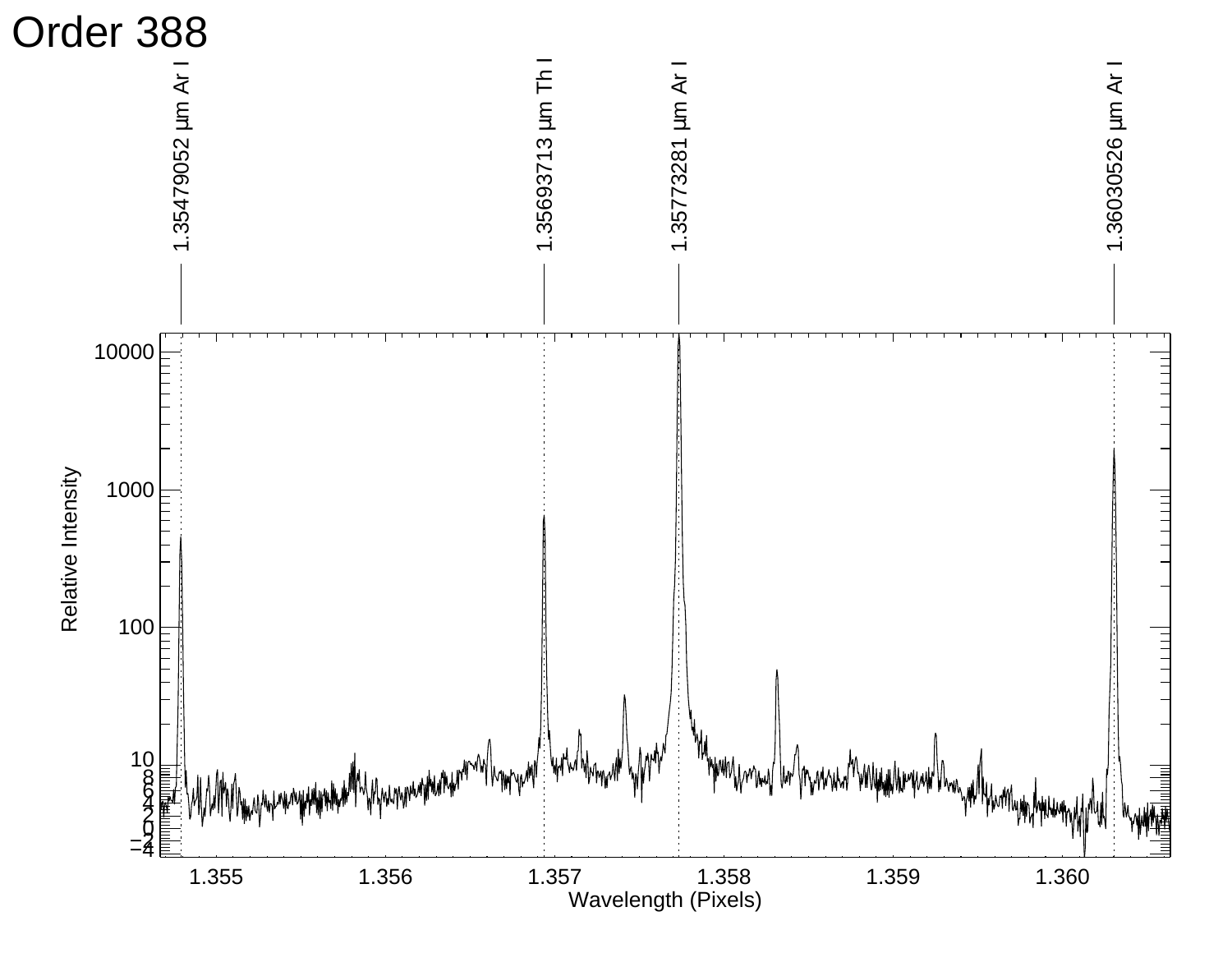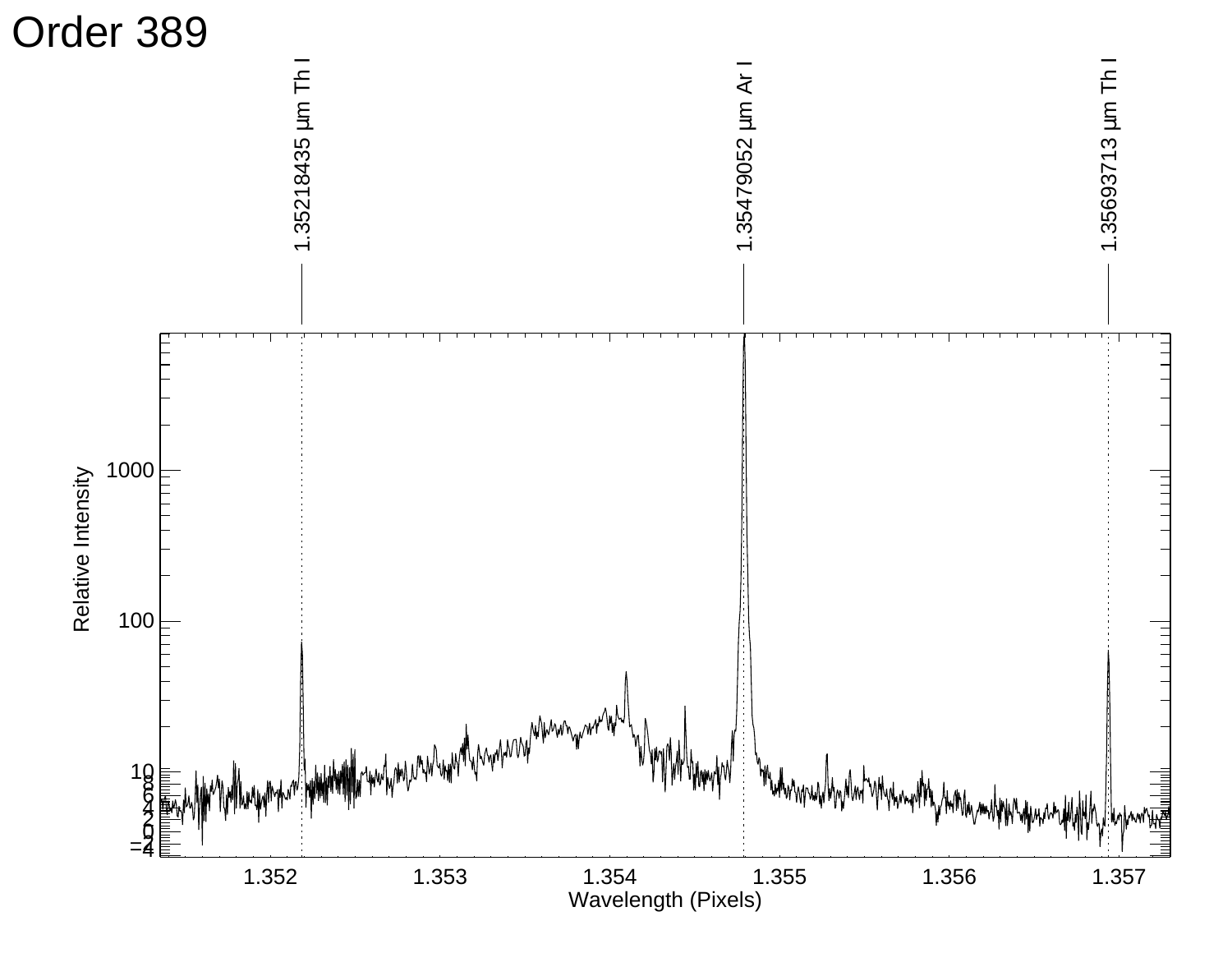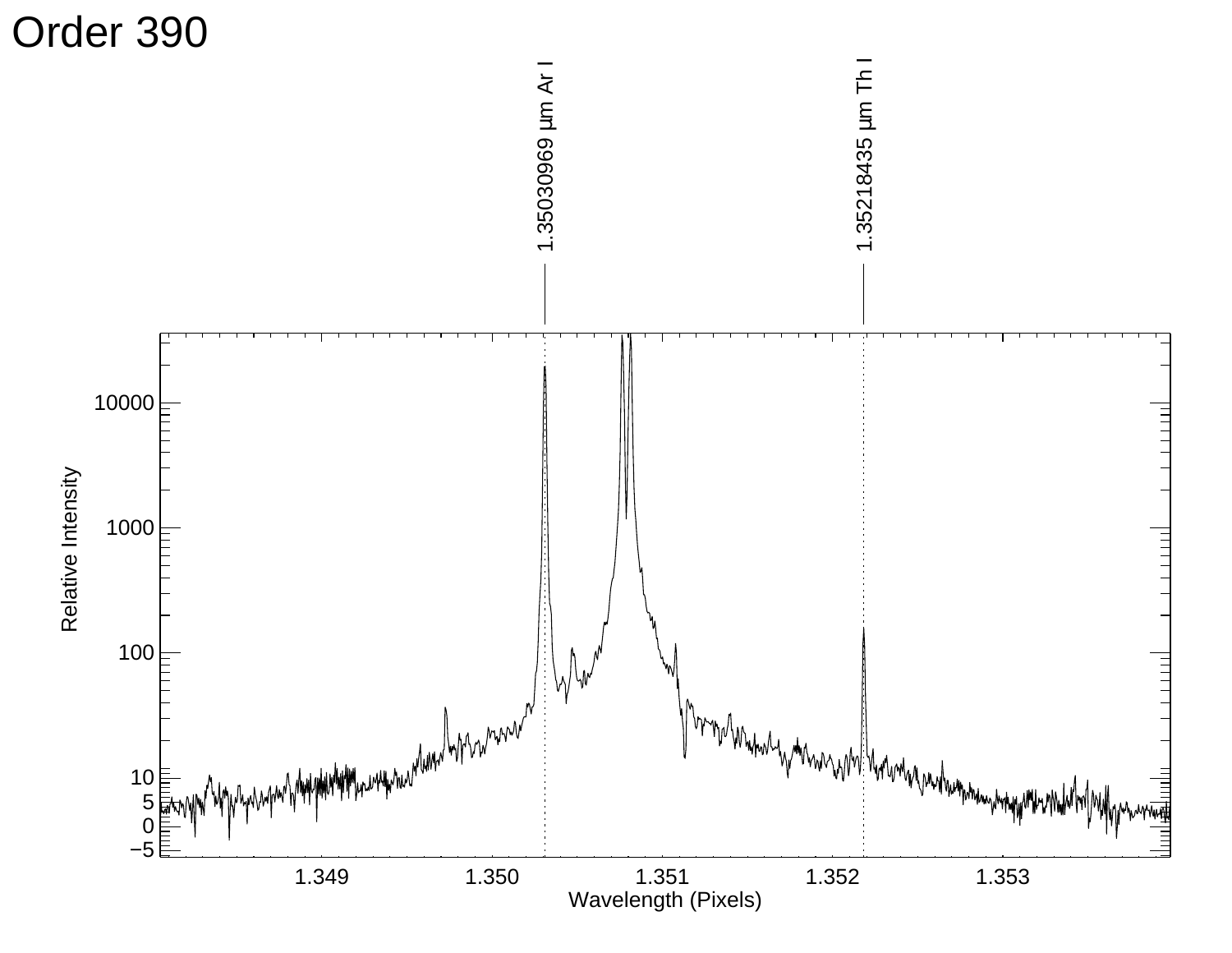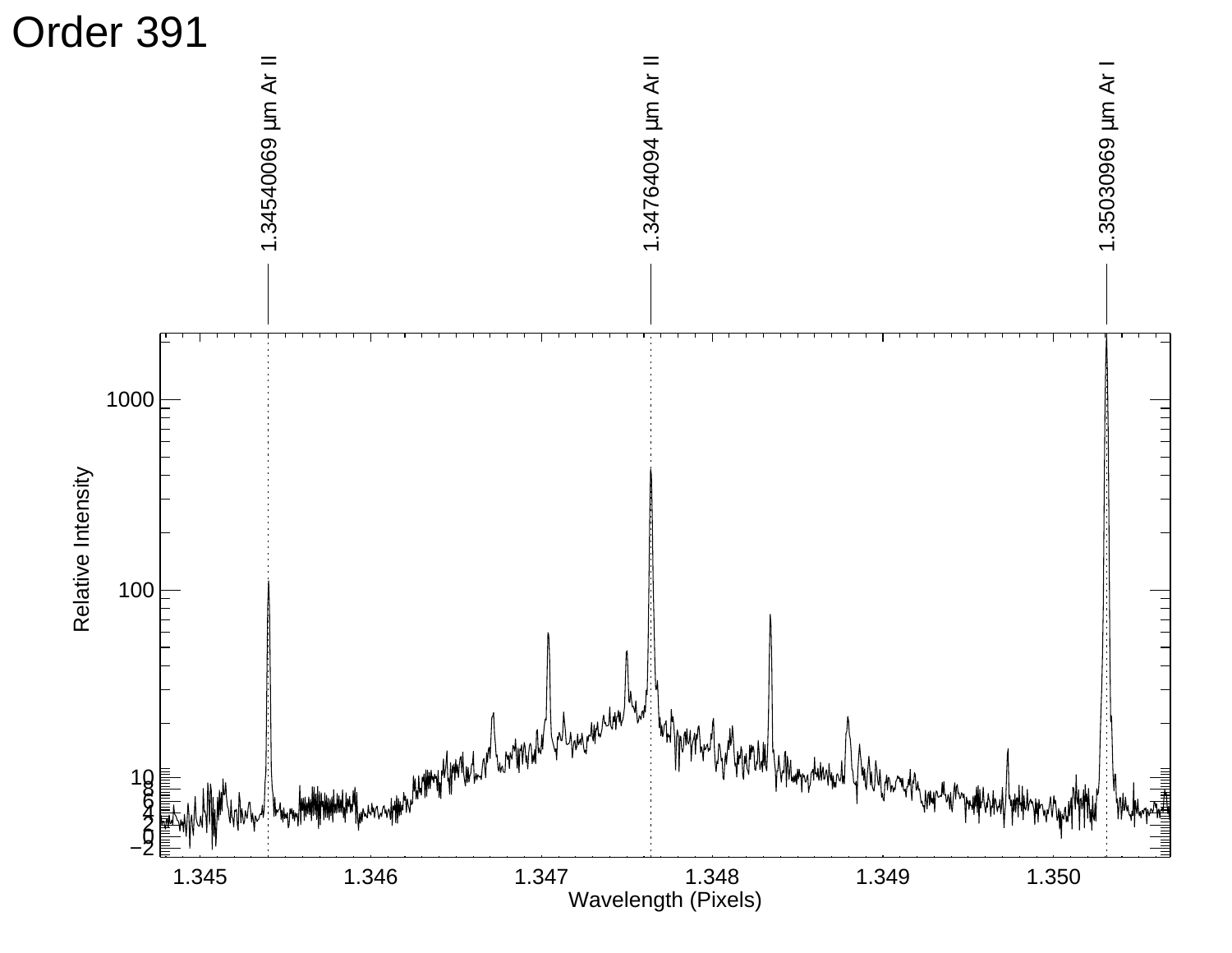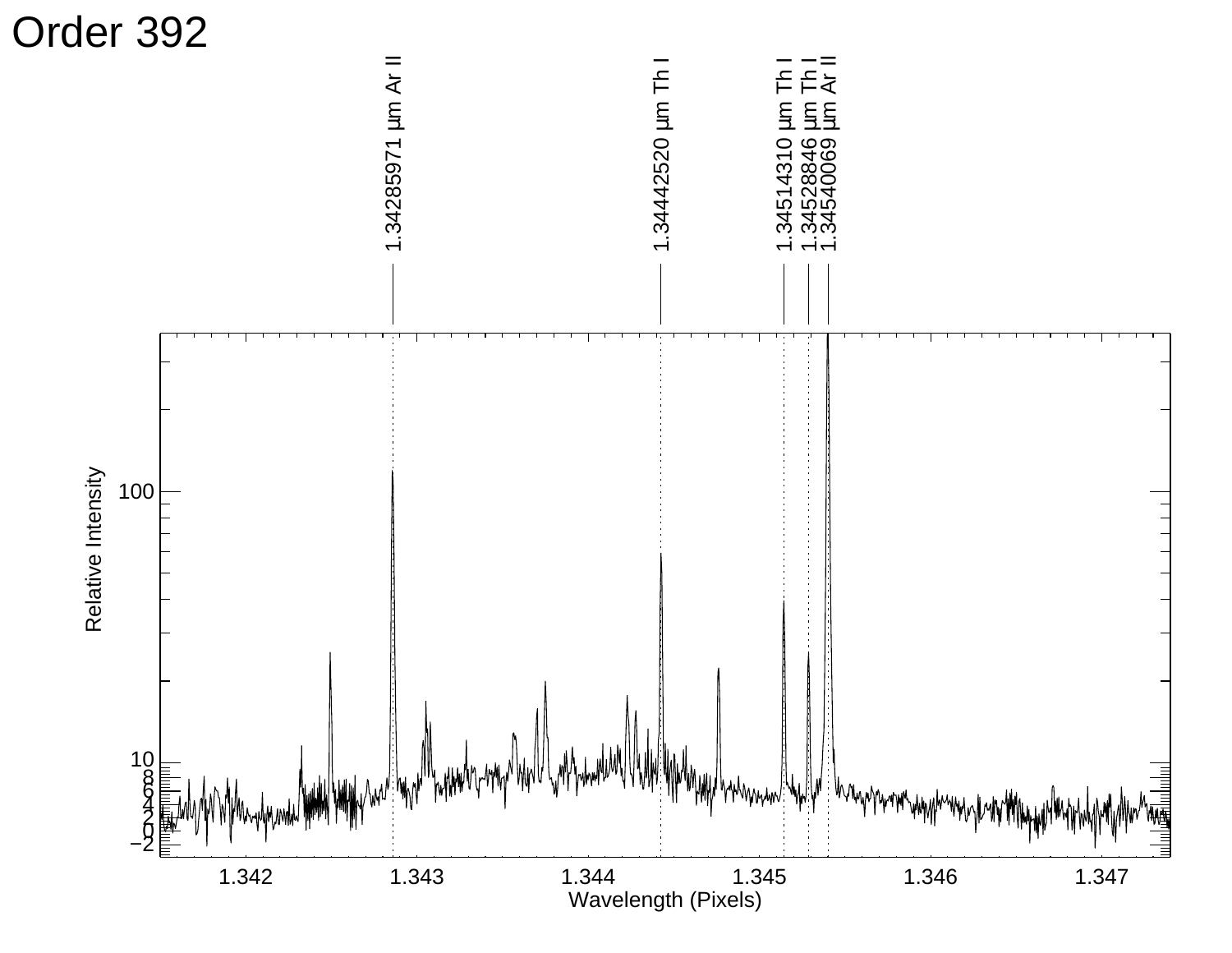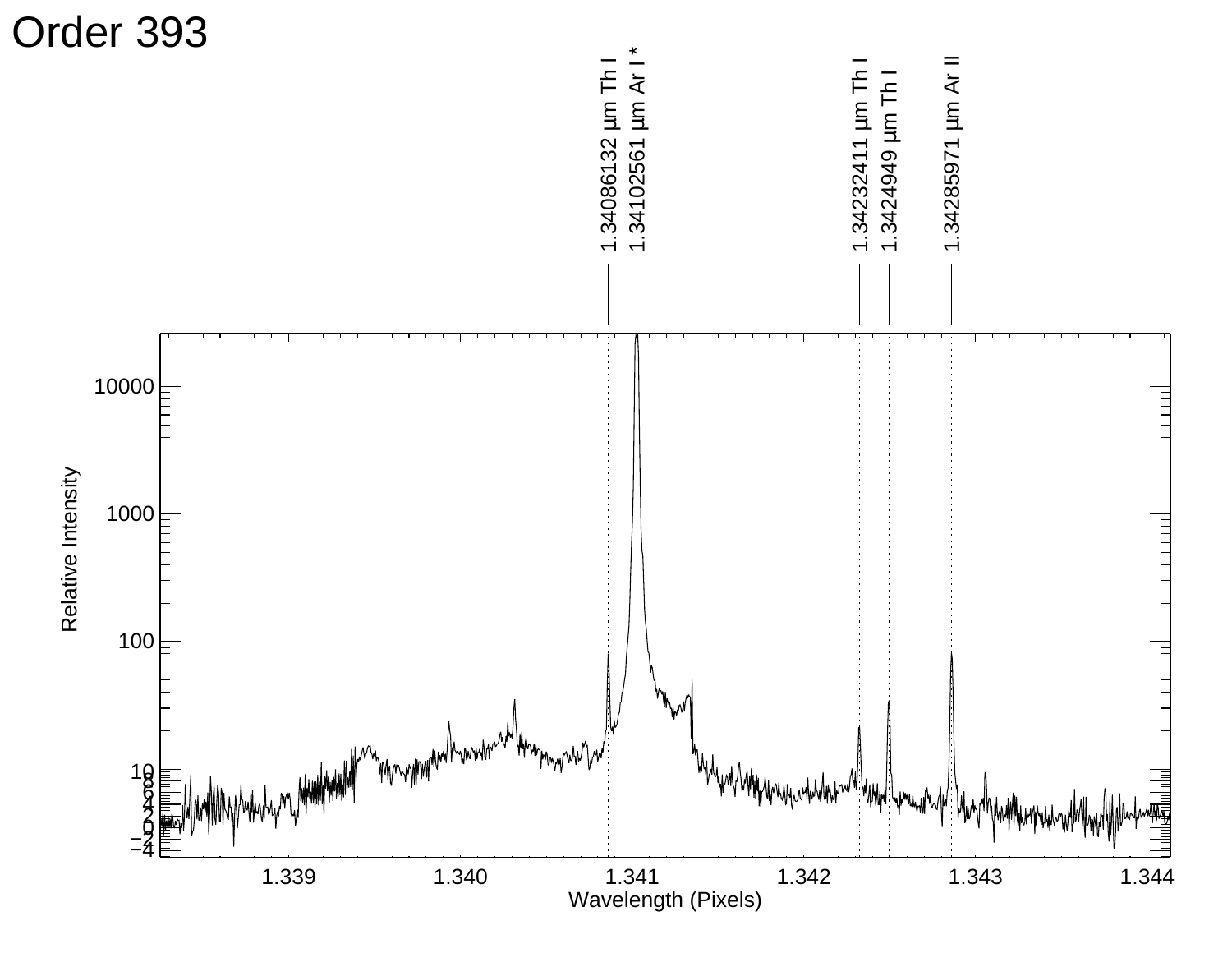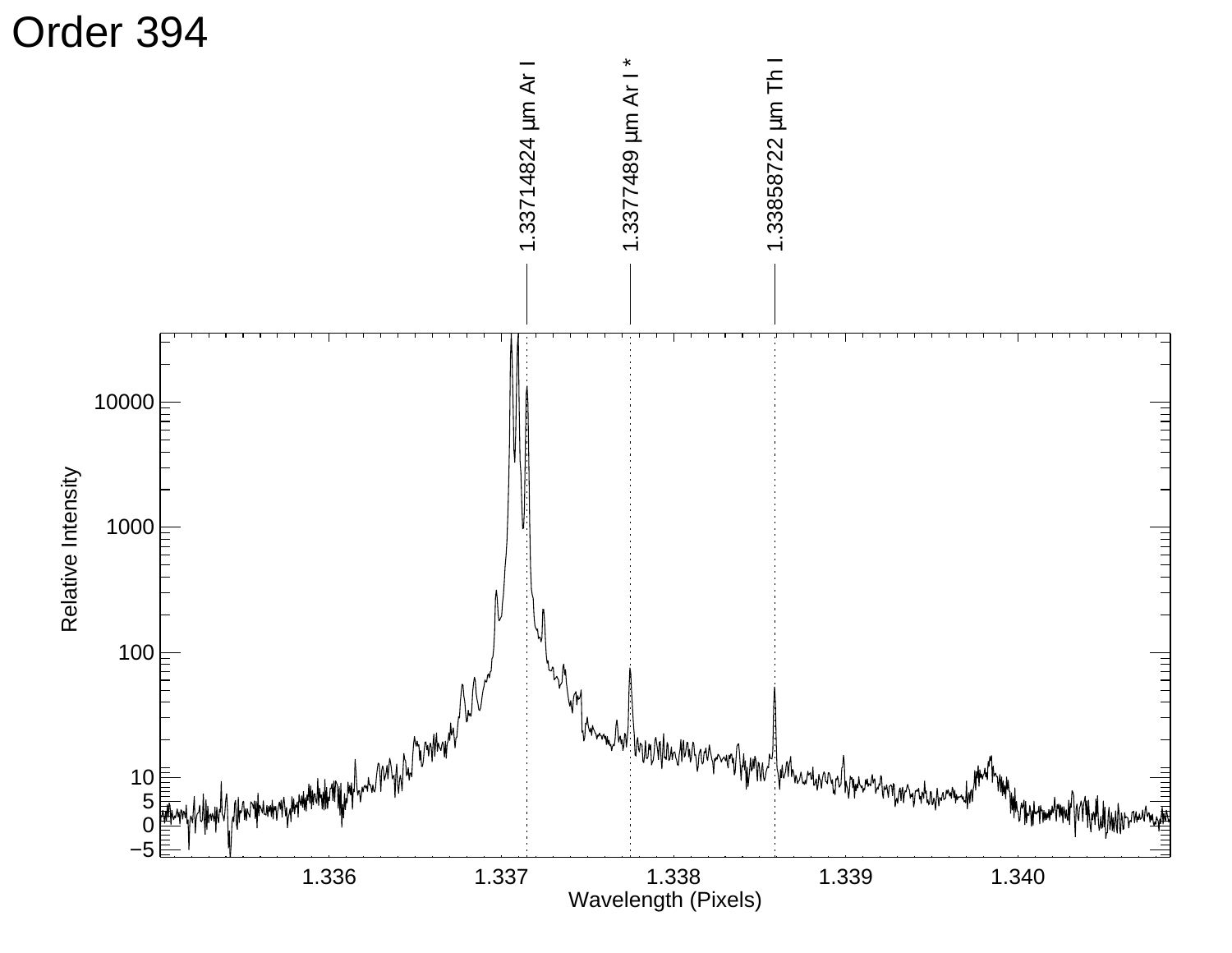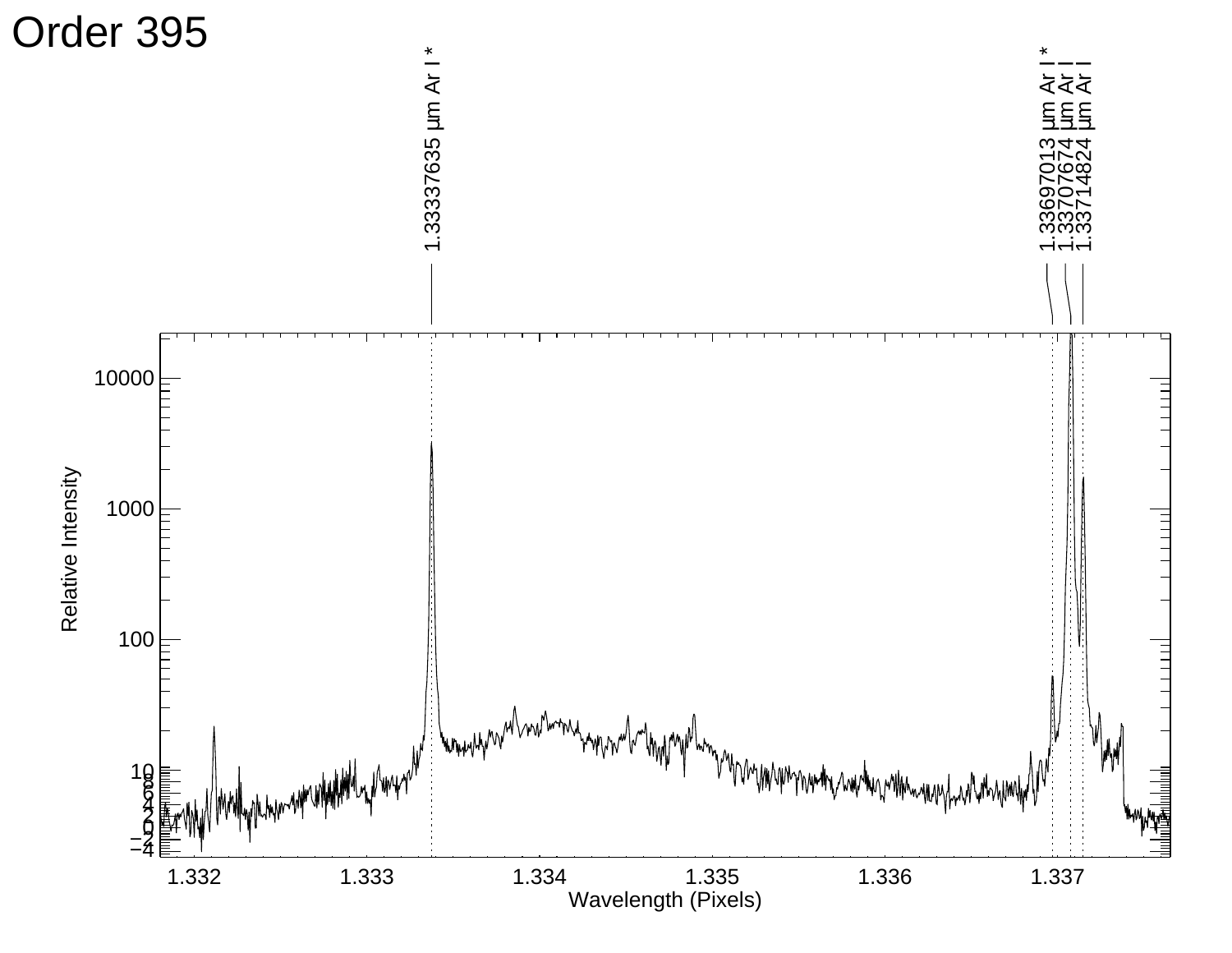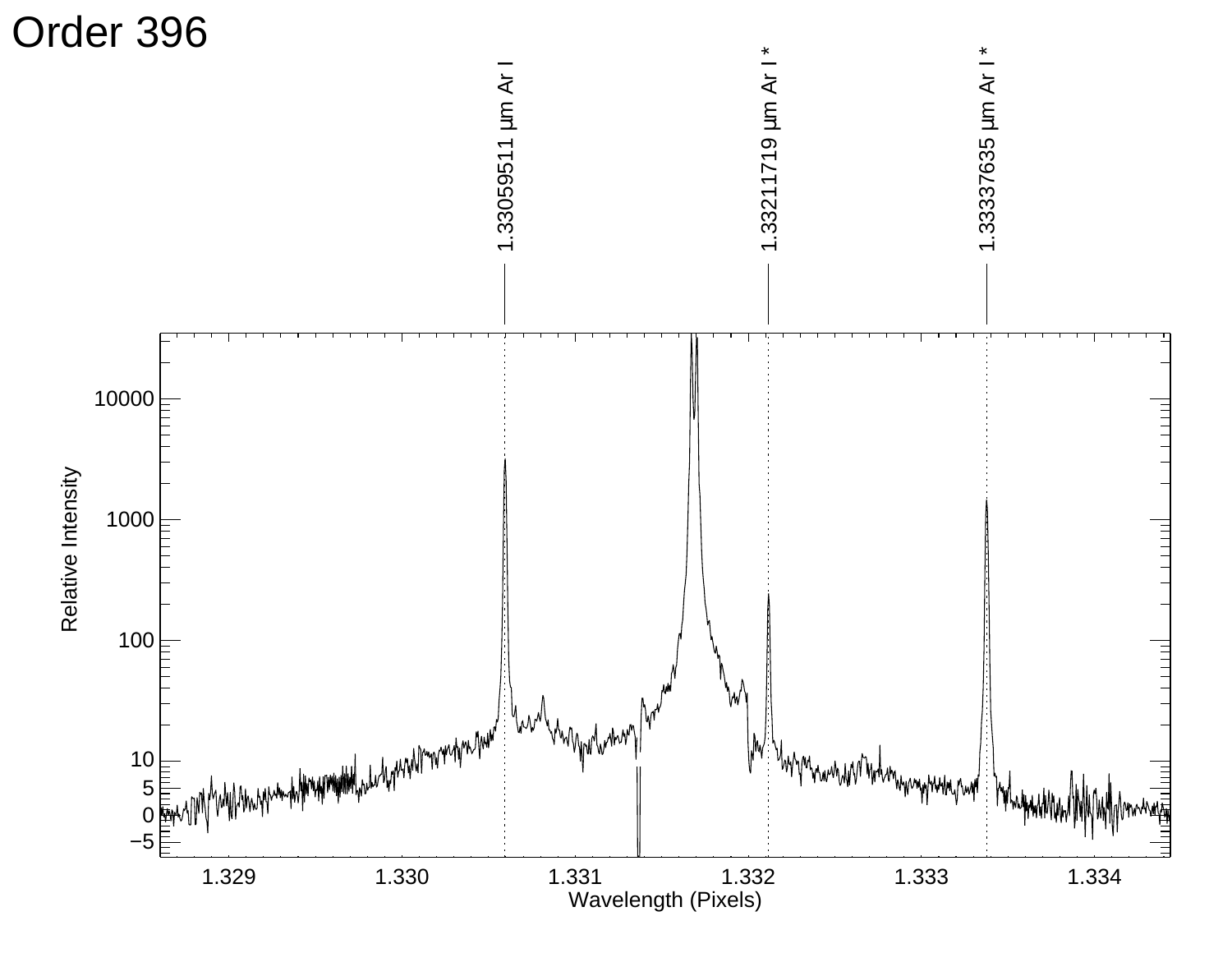Order 397

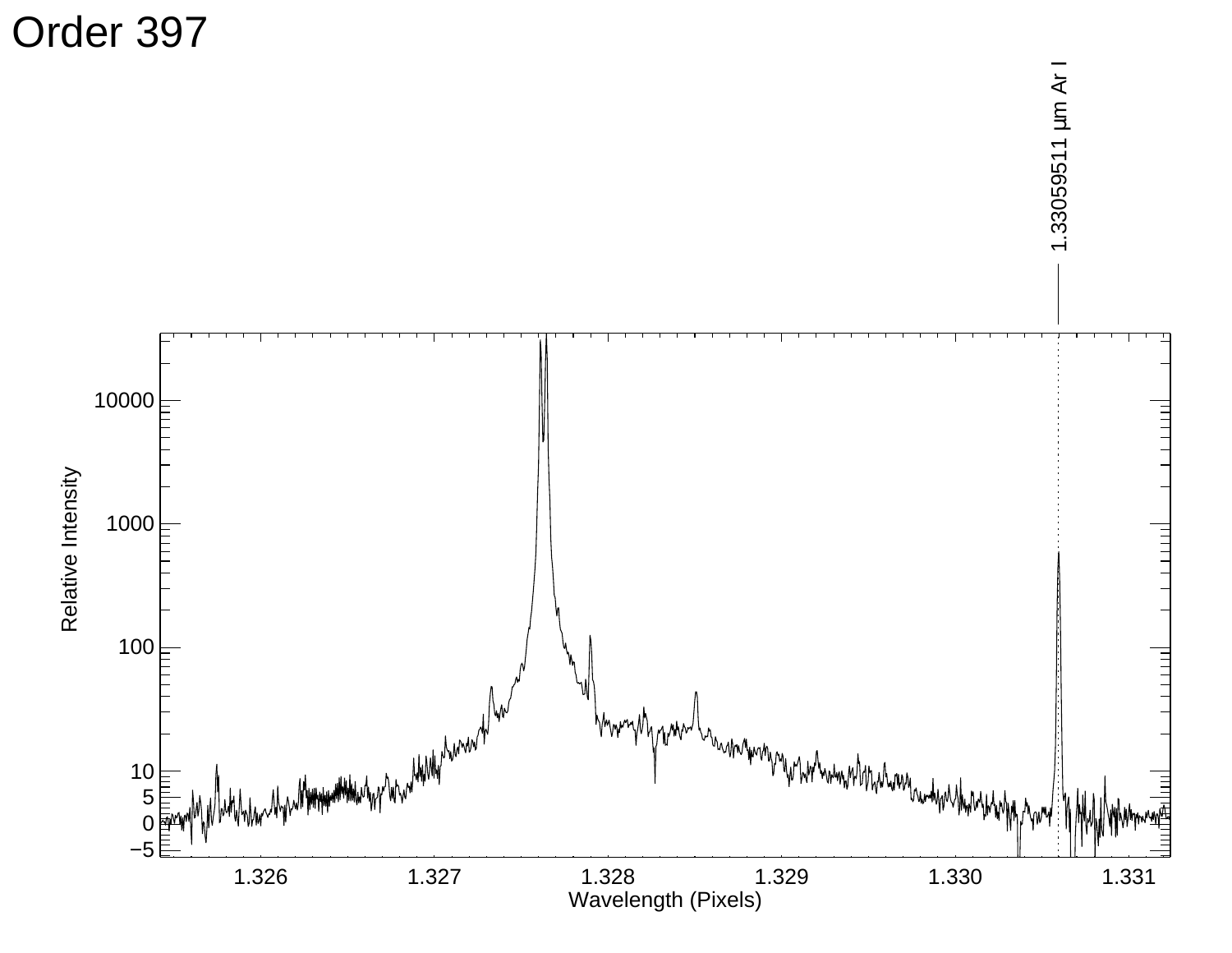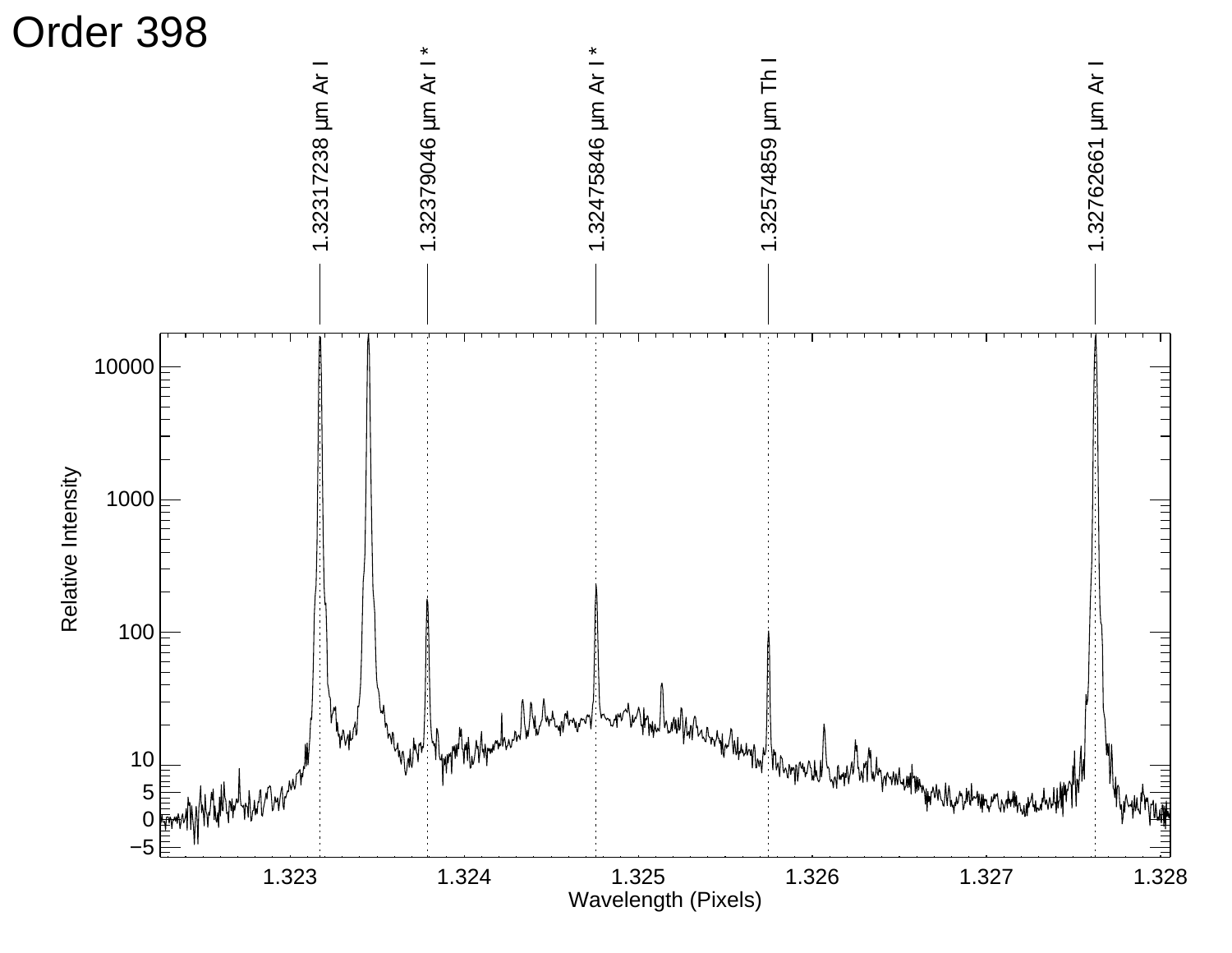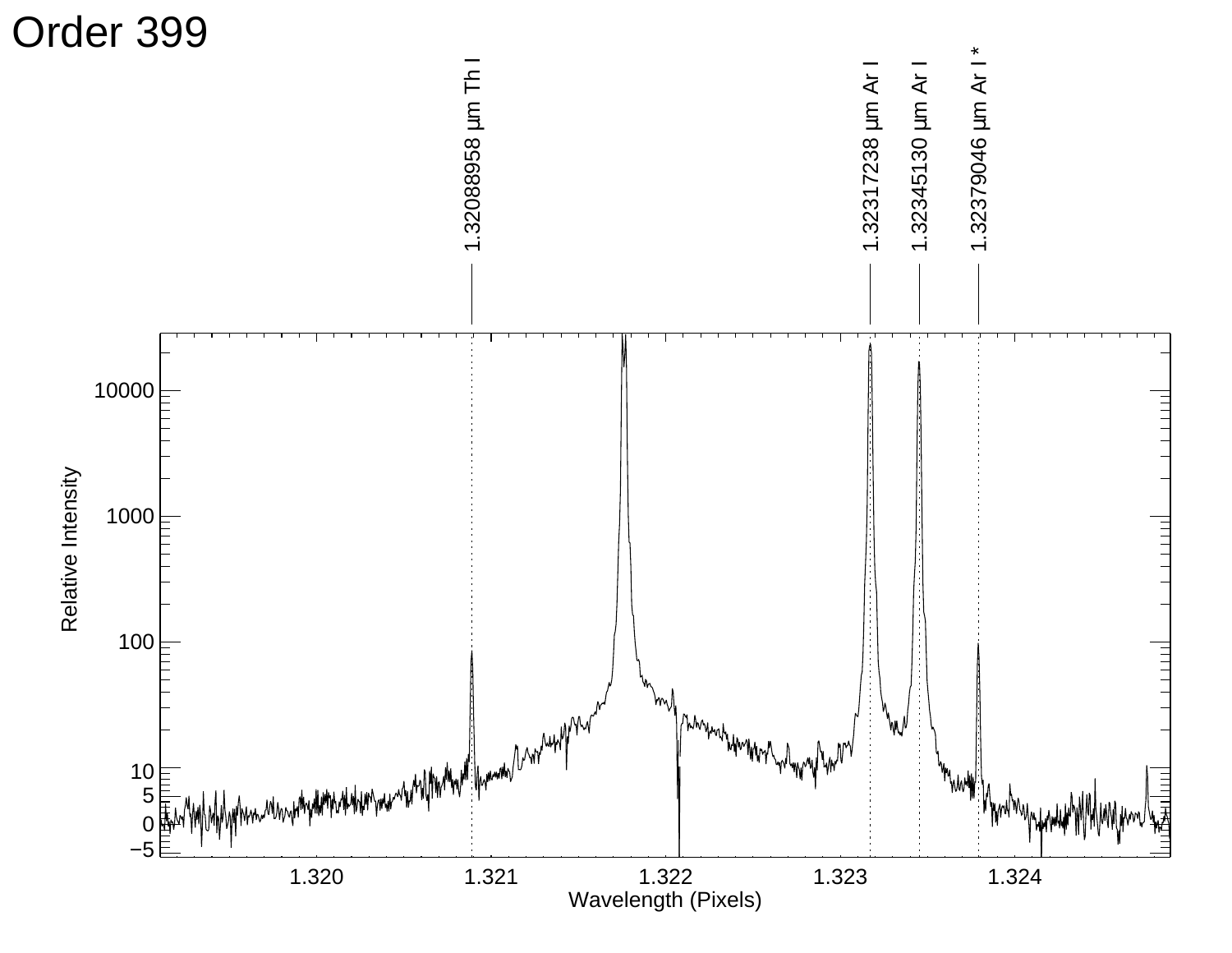Order 400

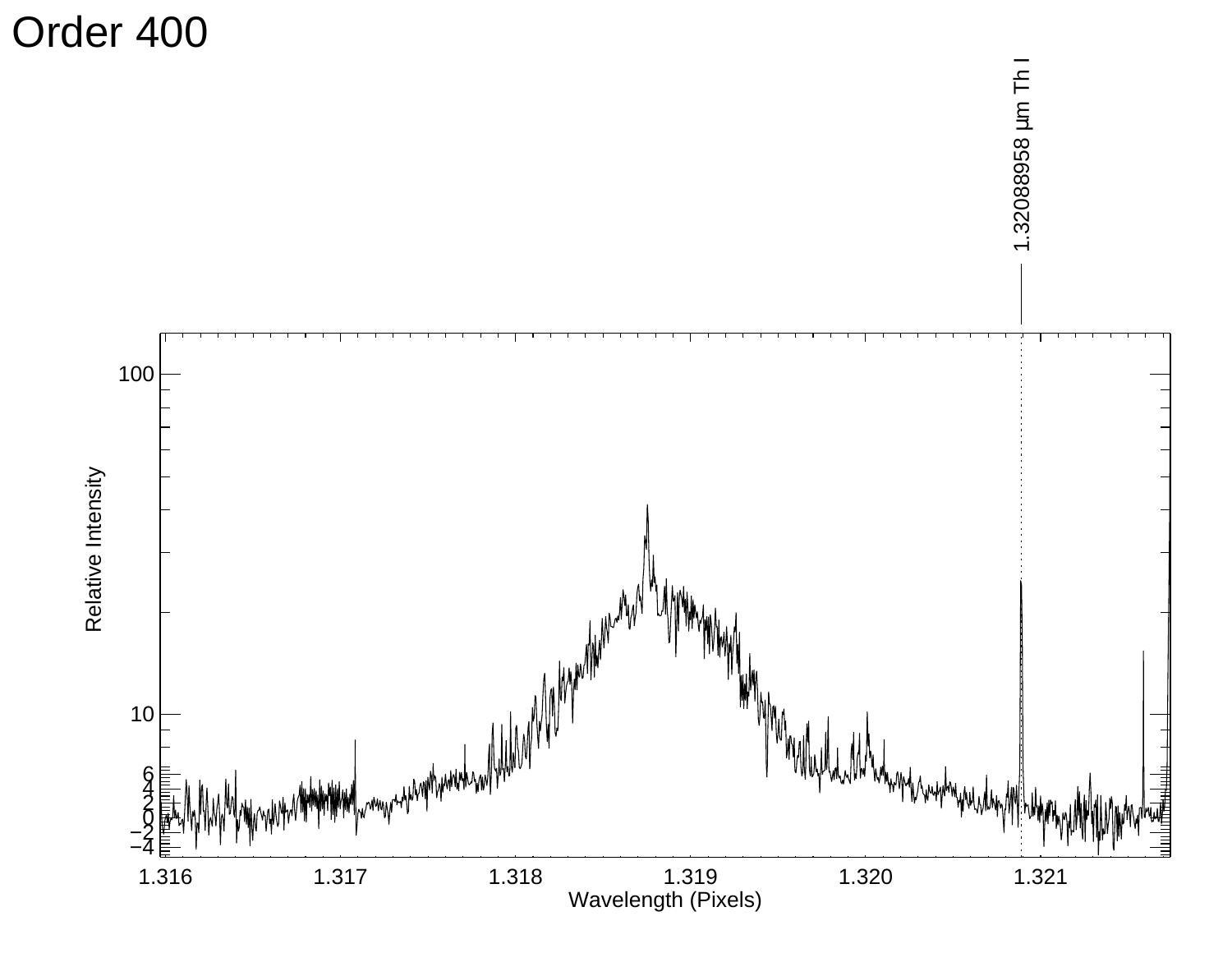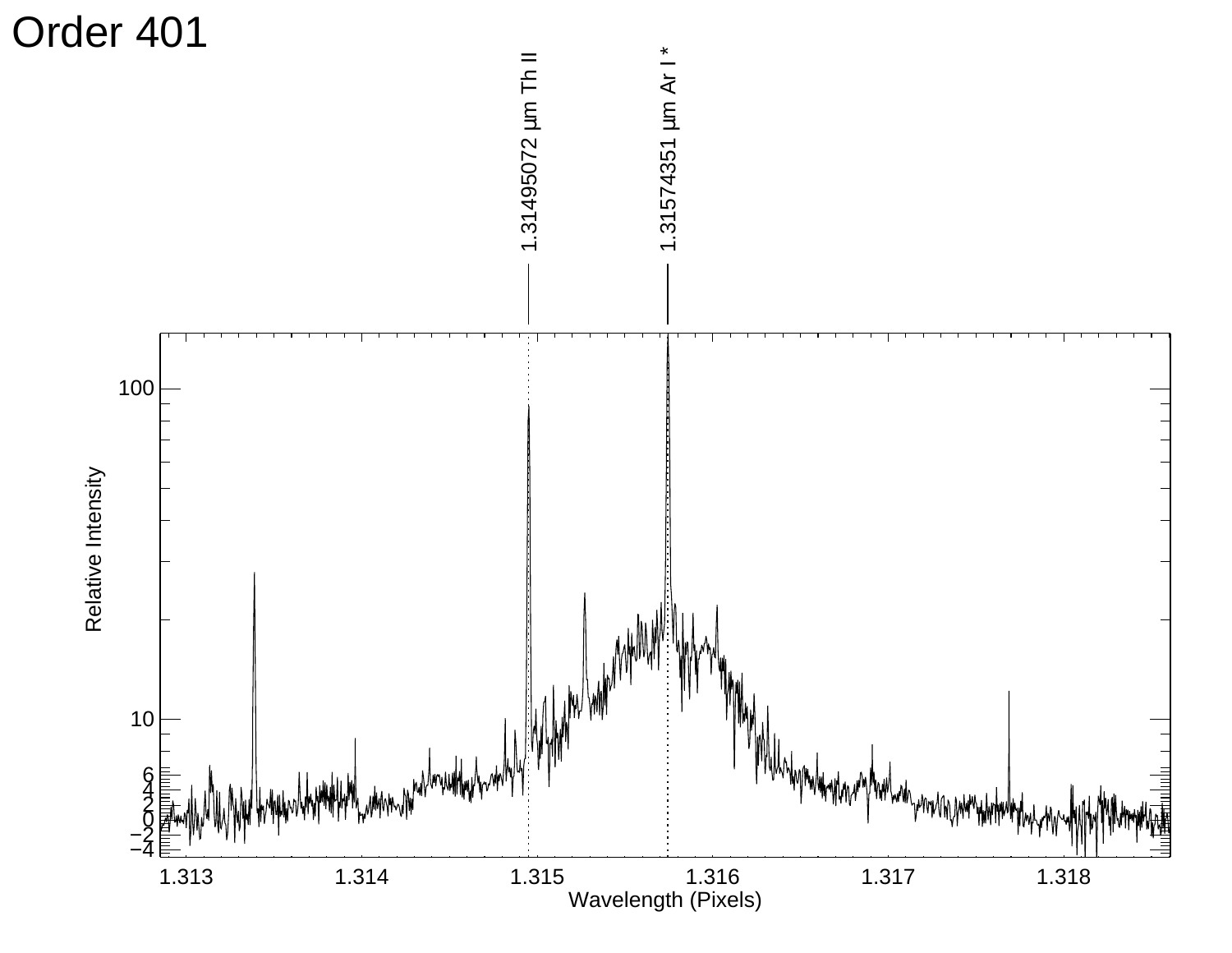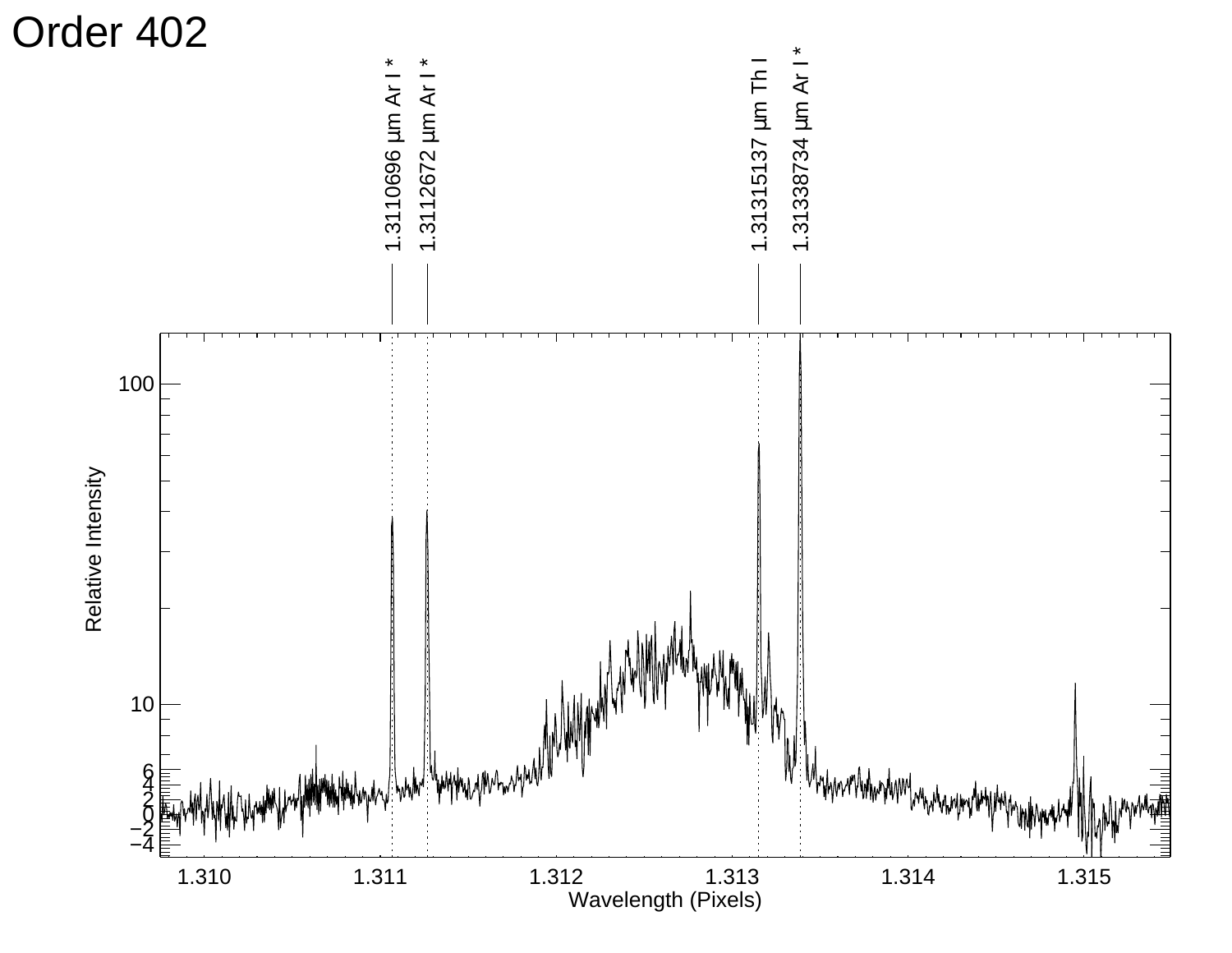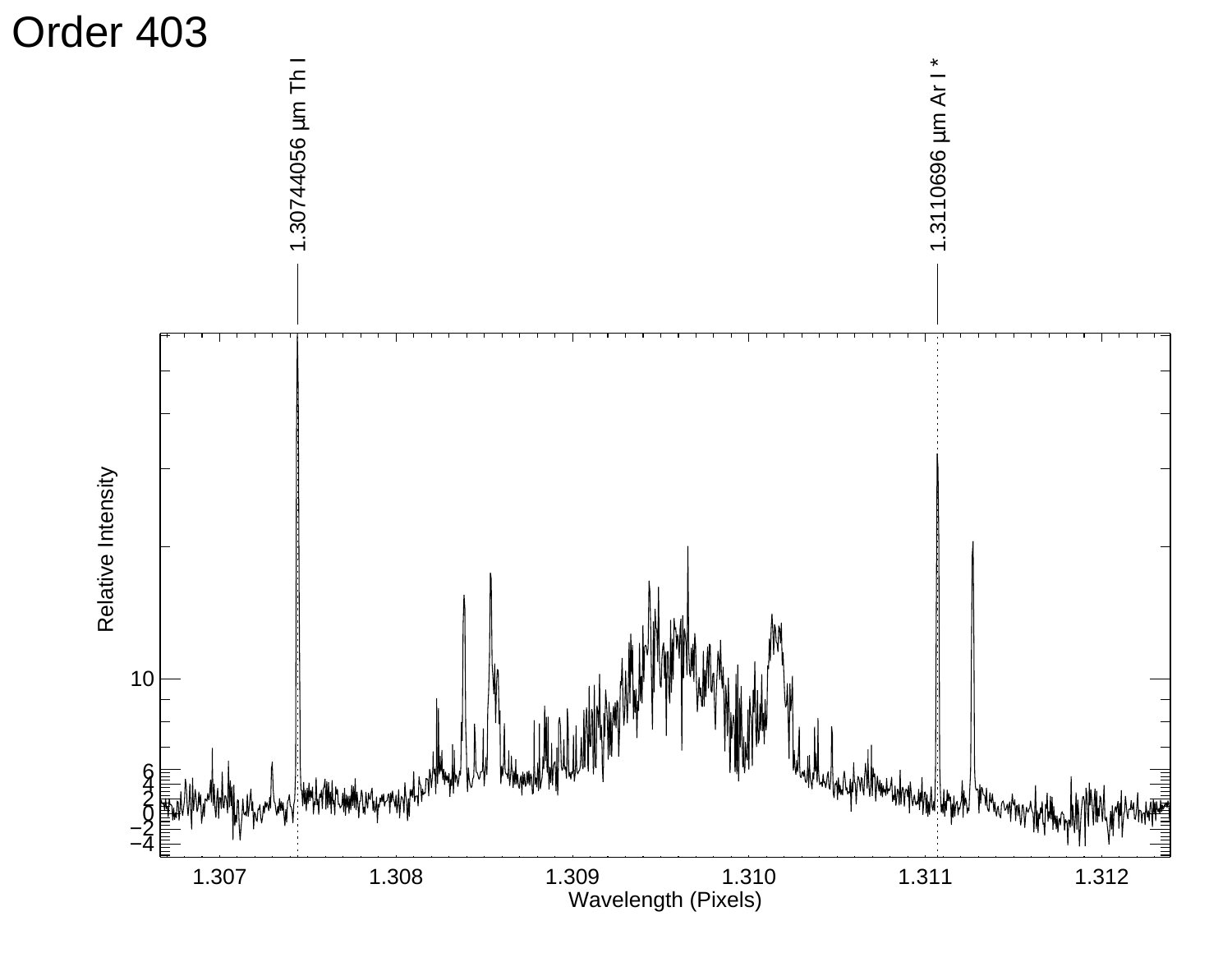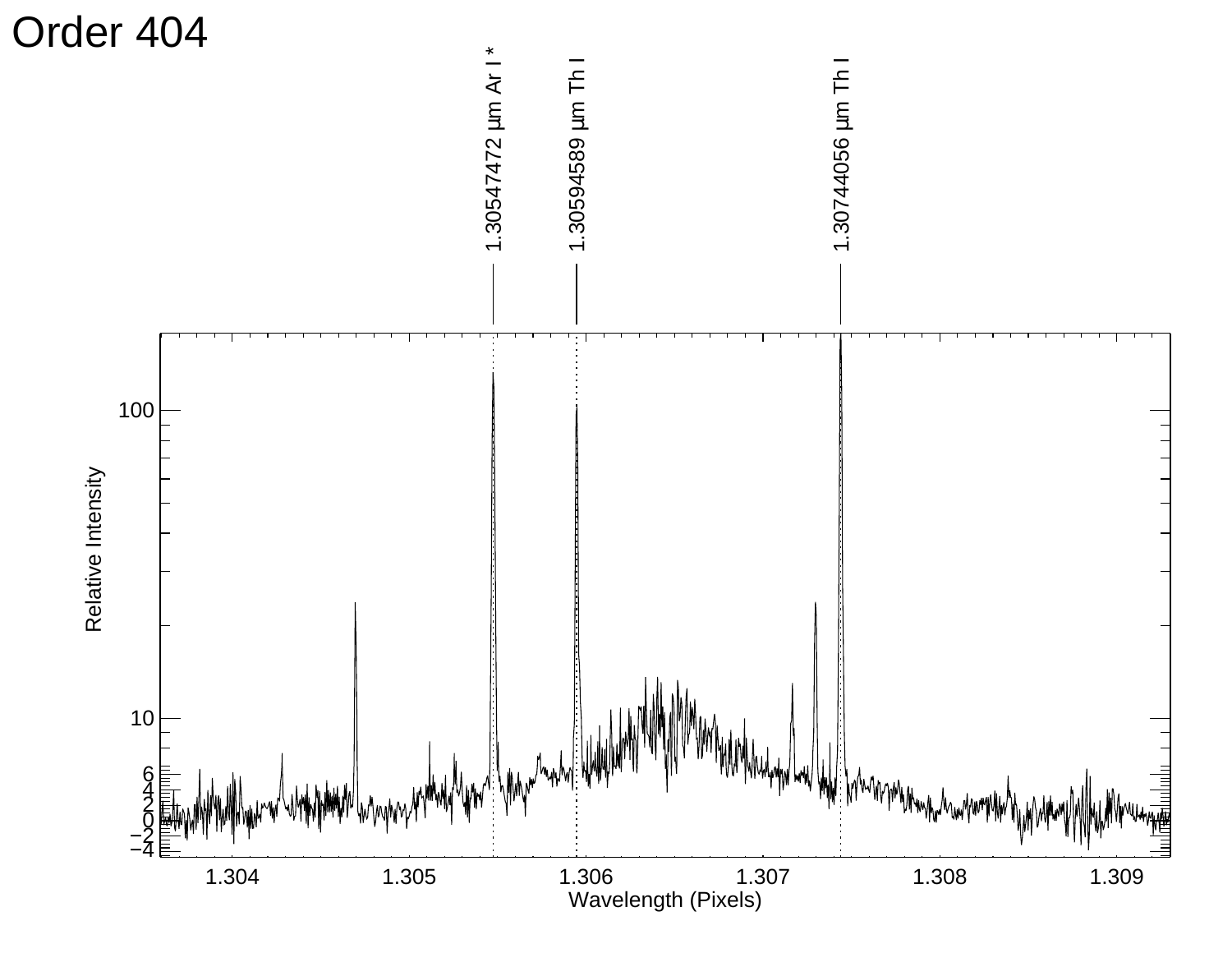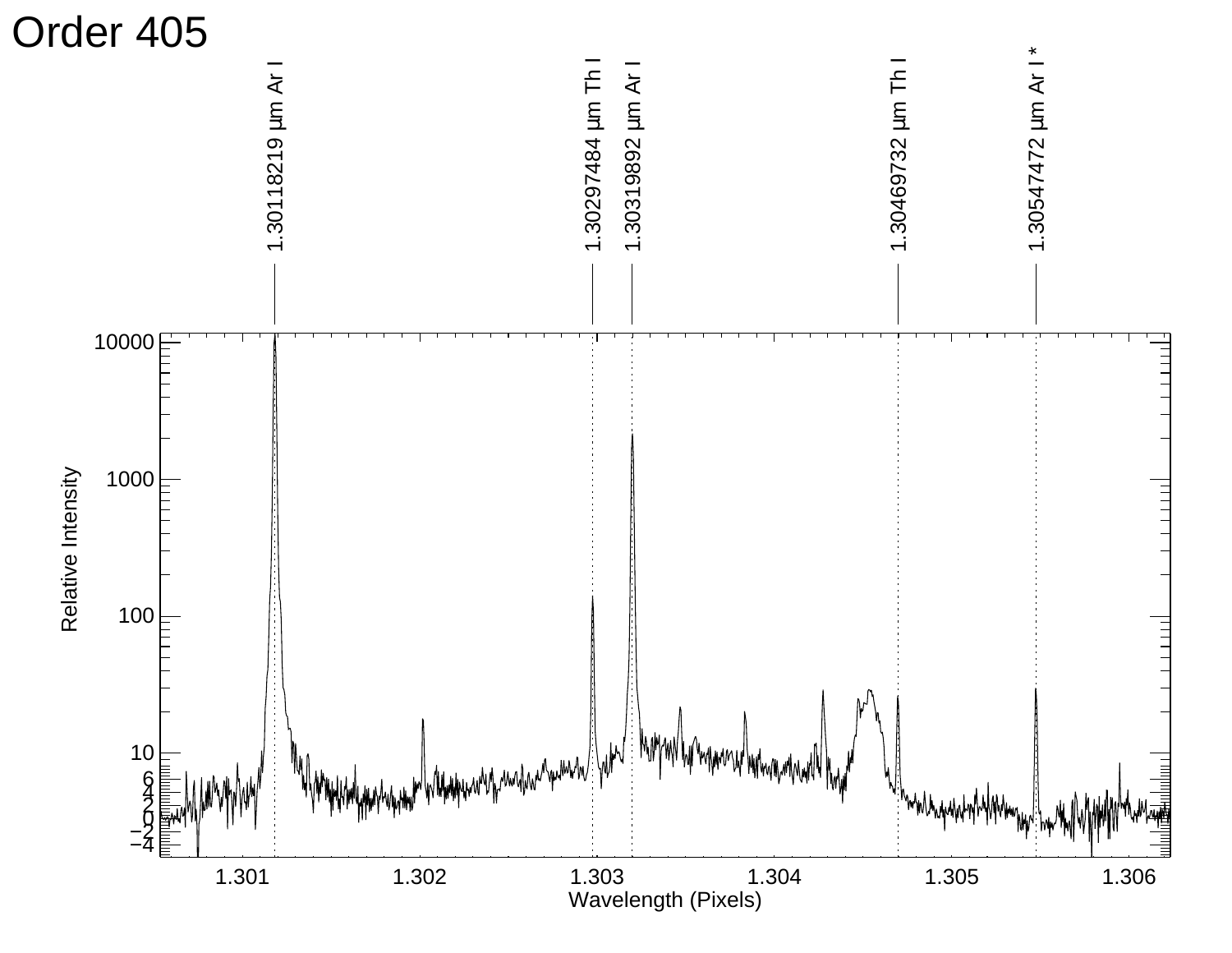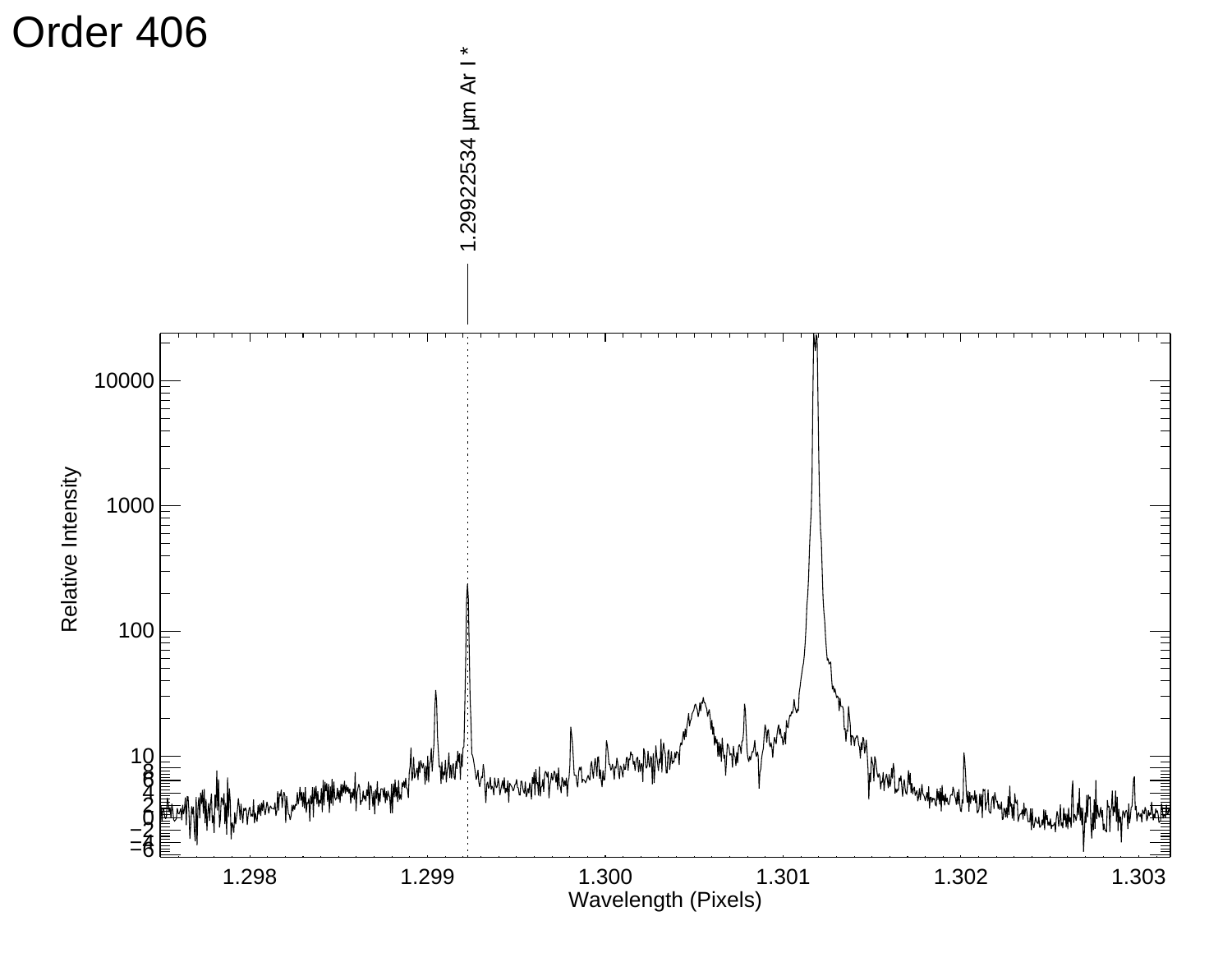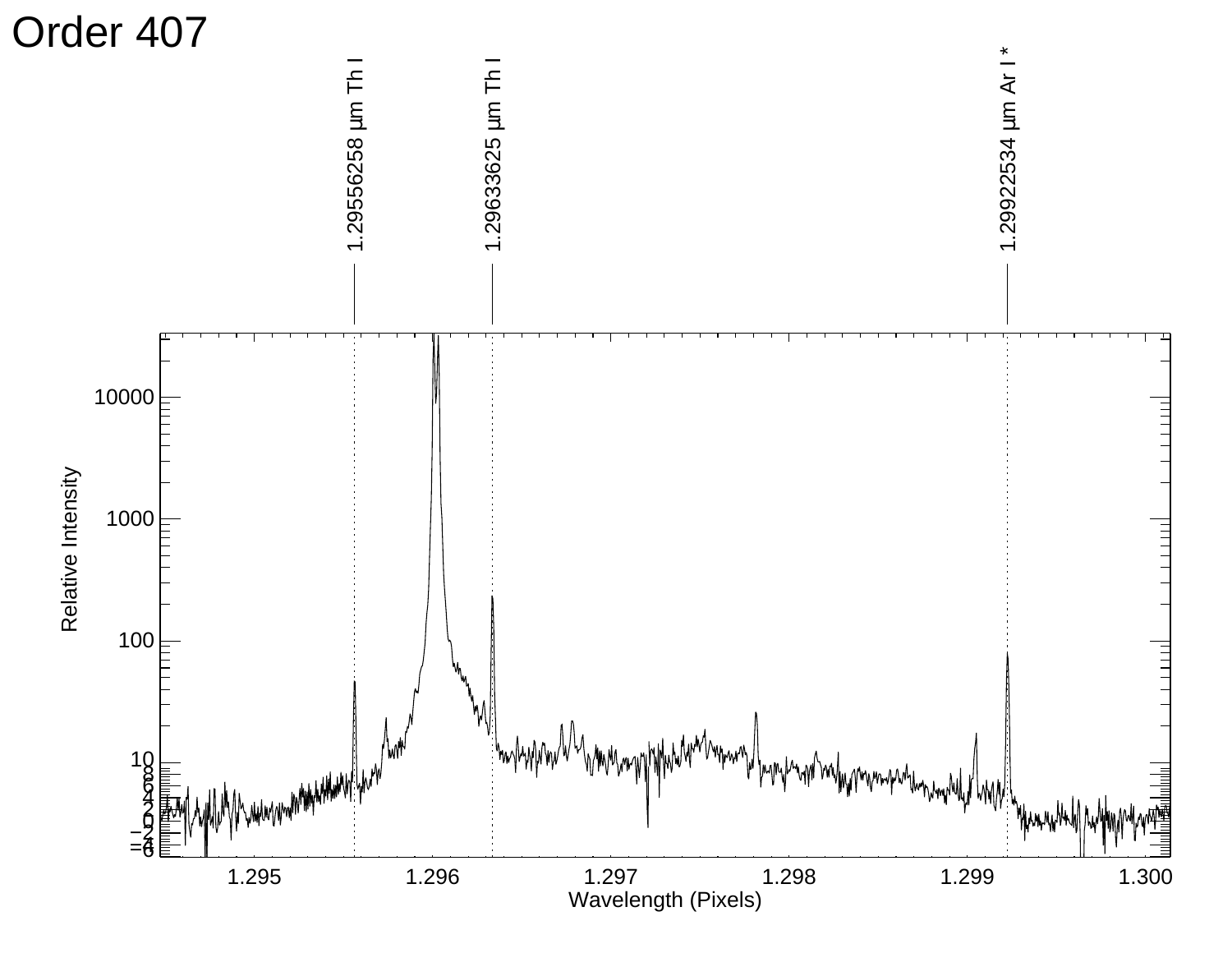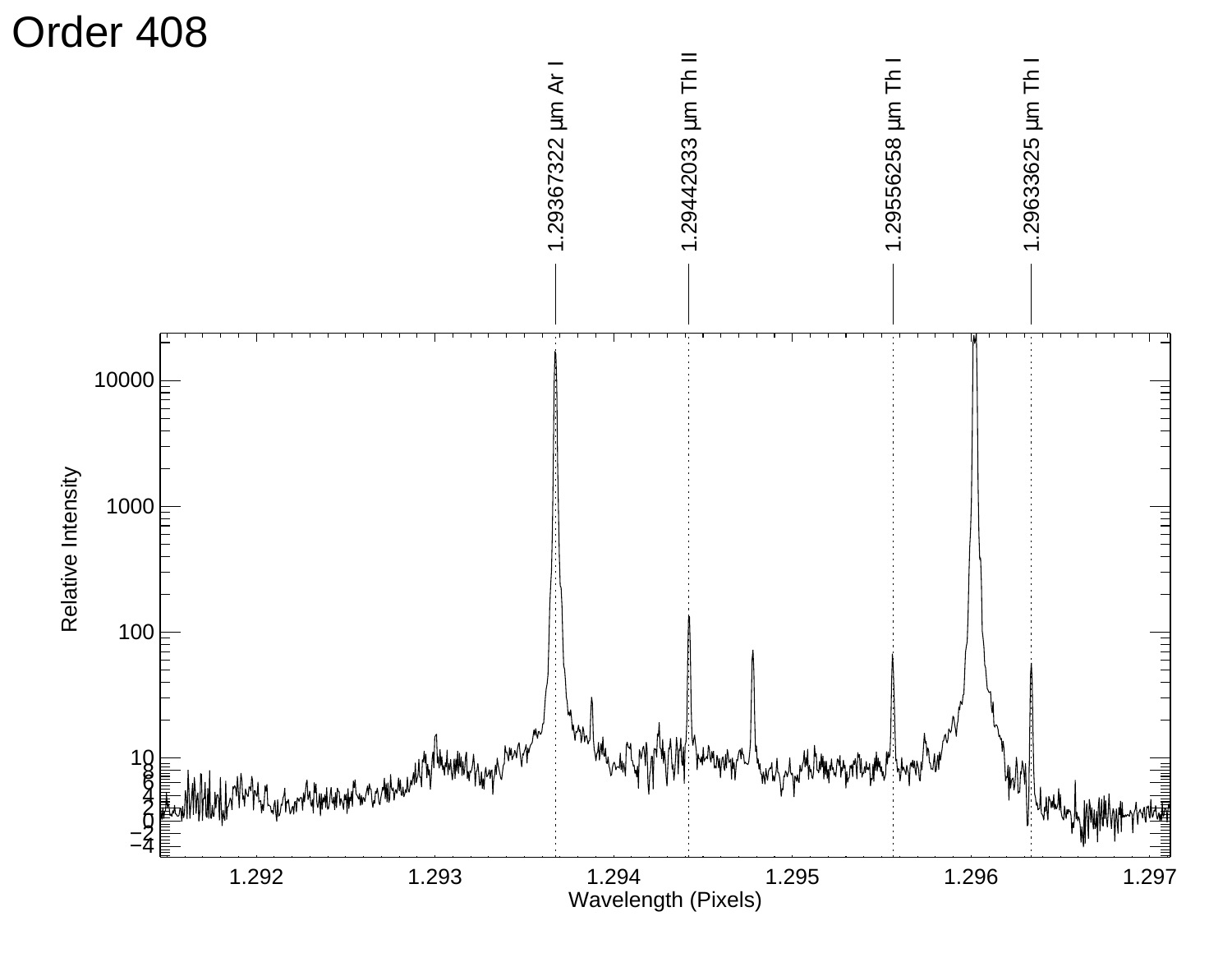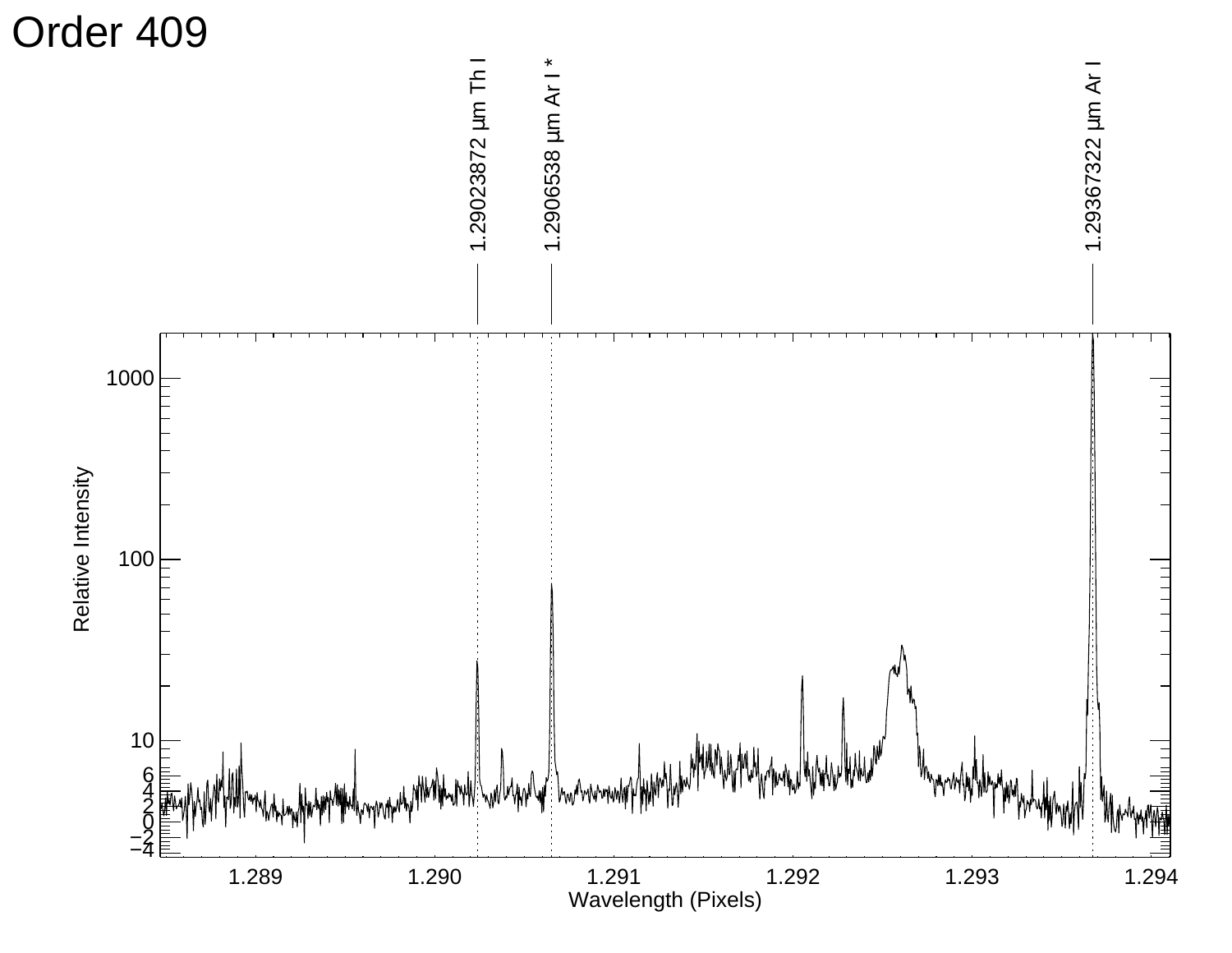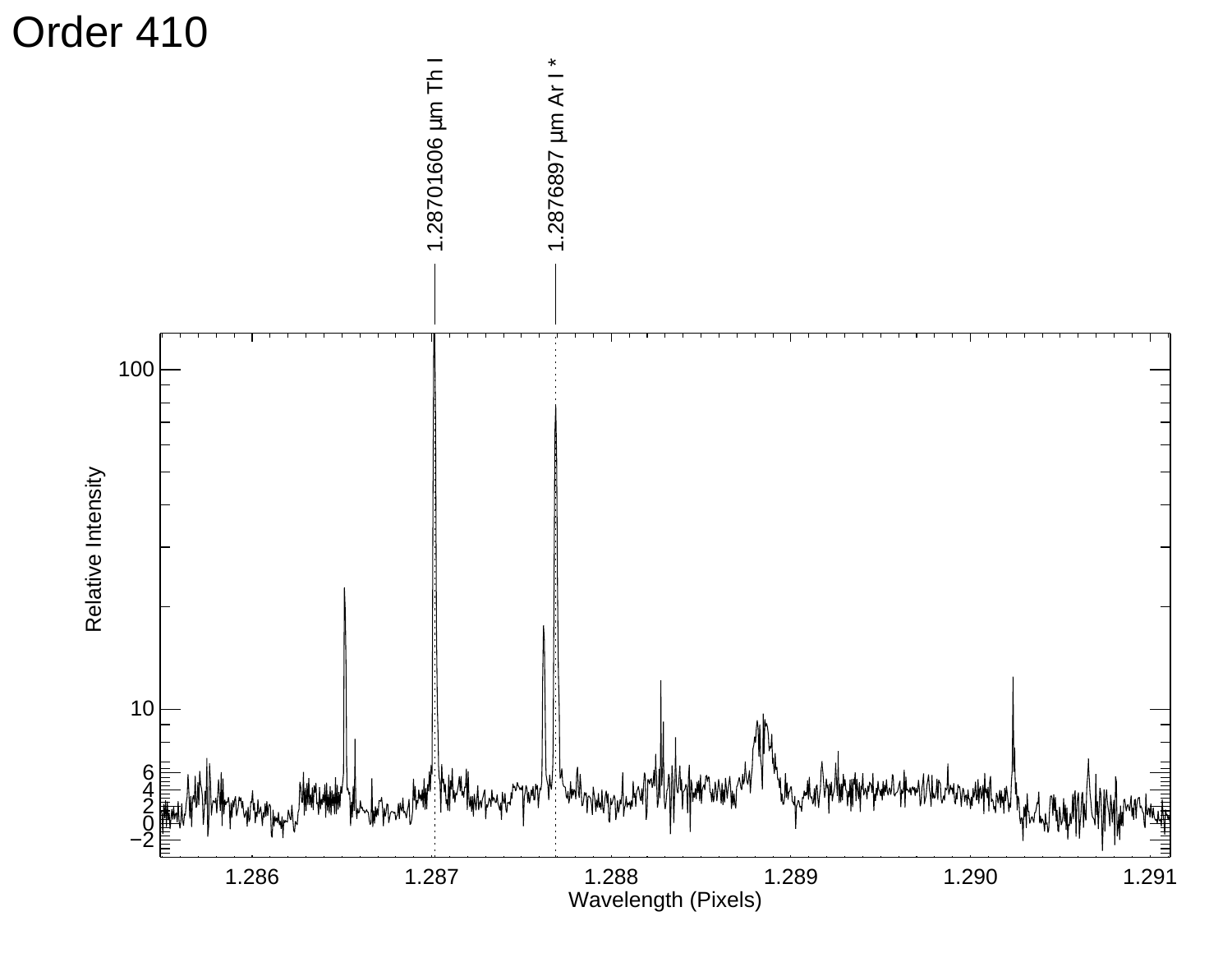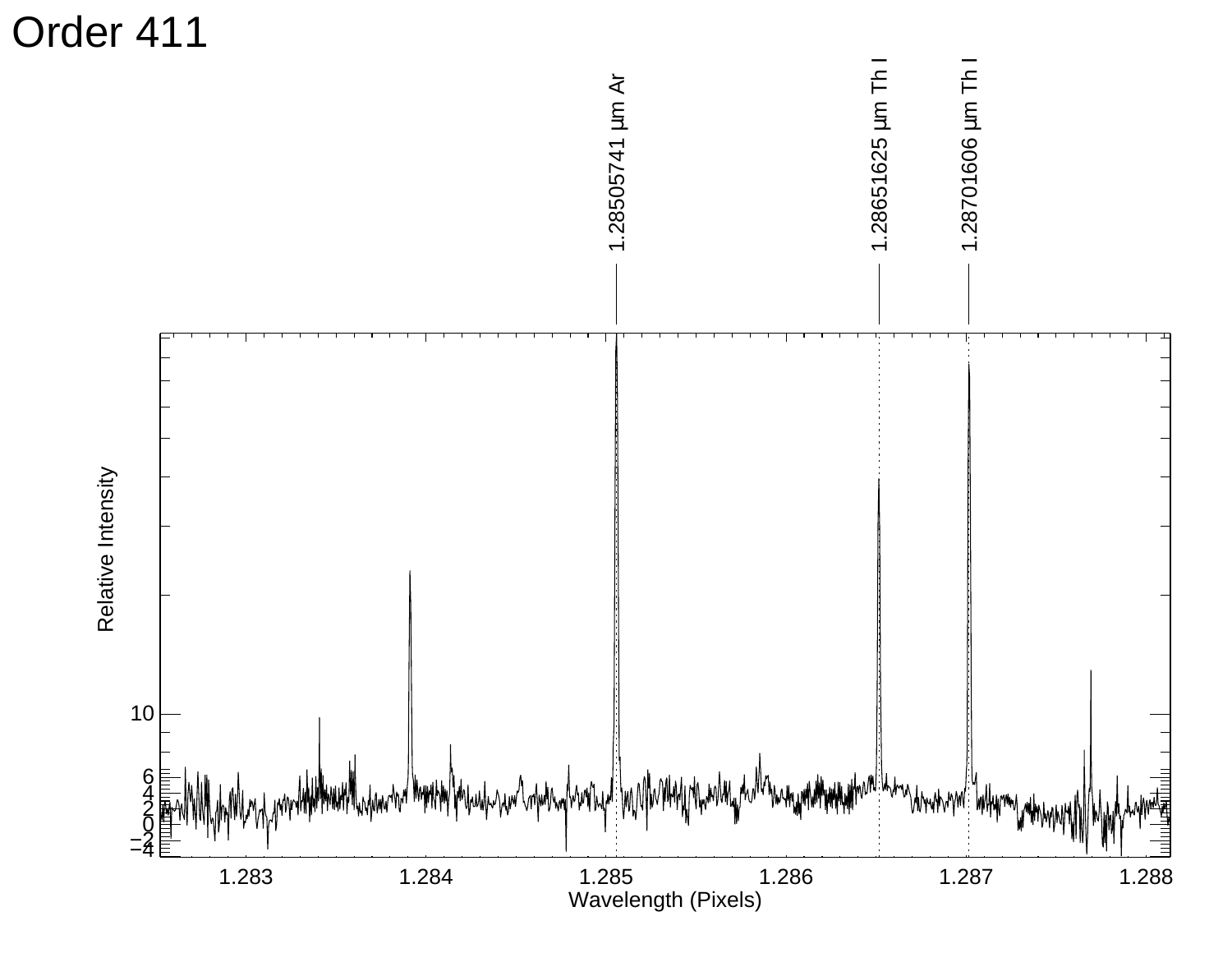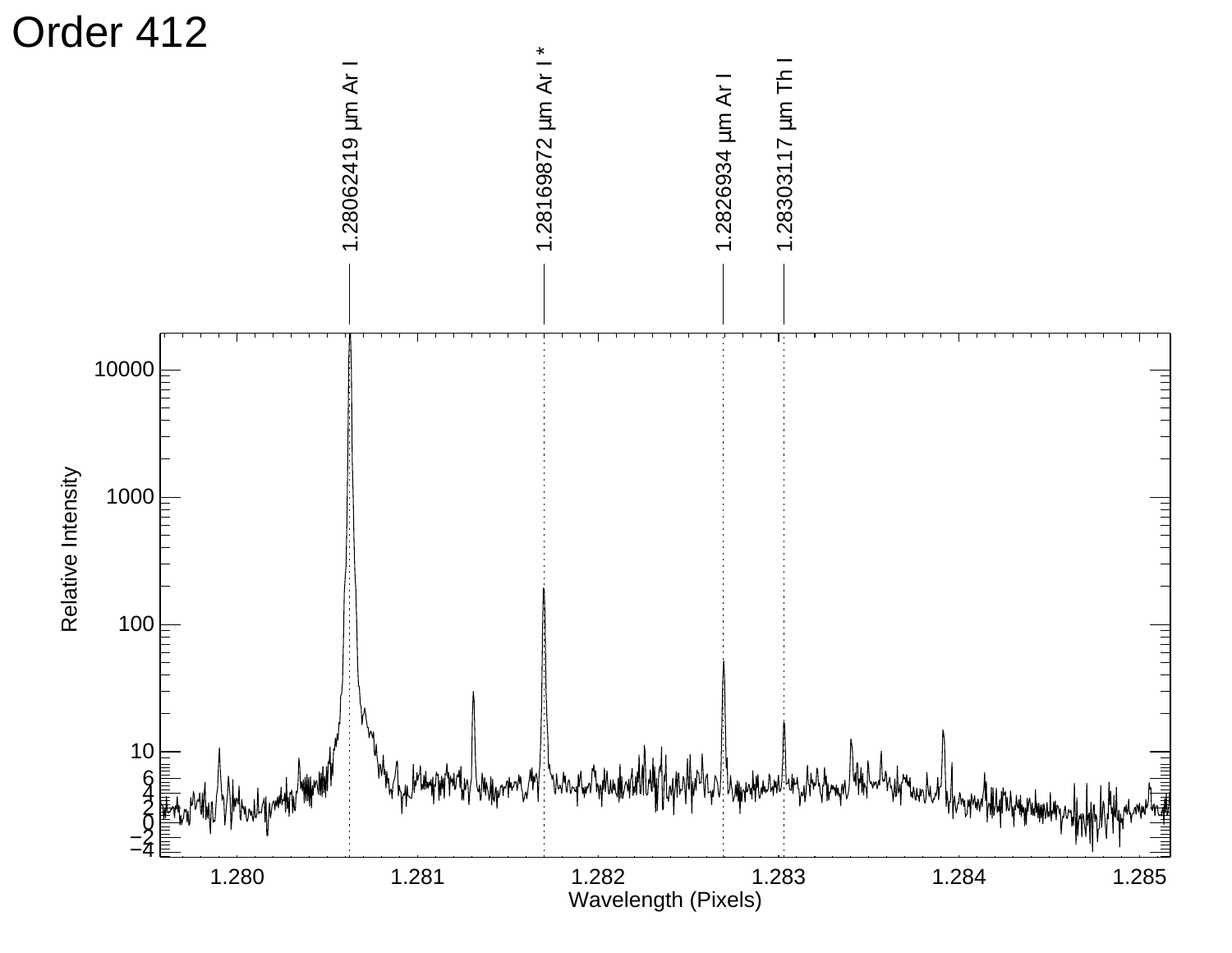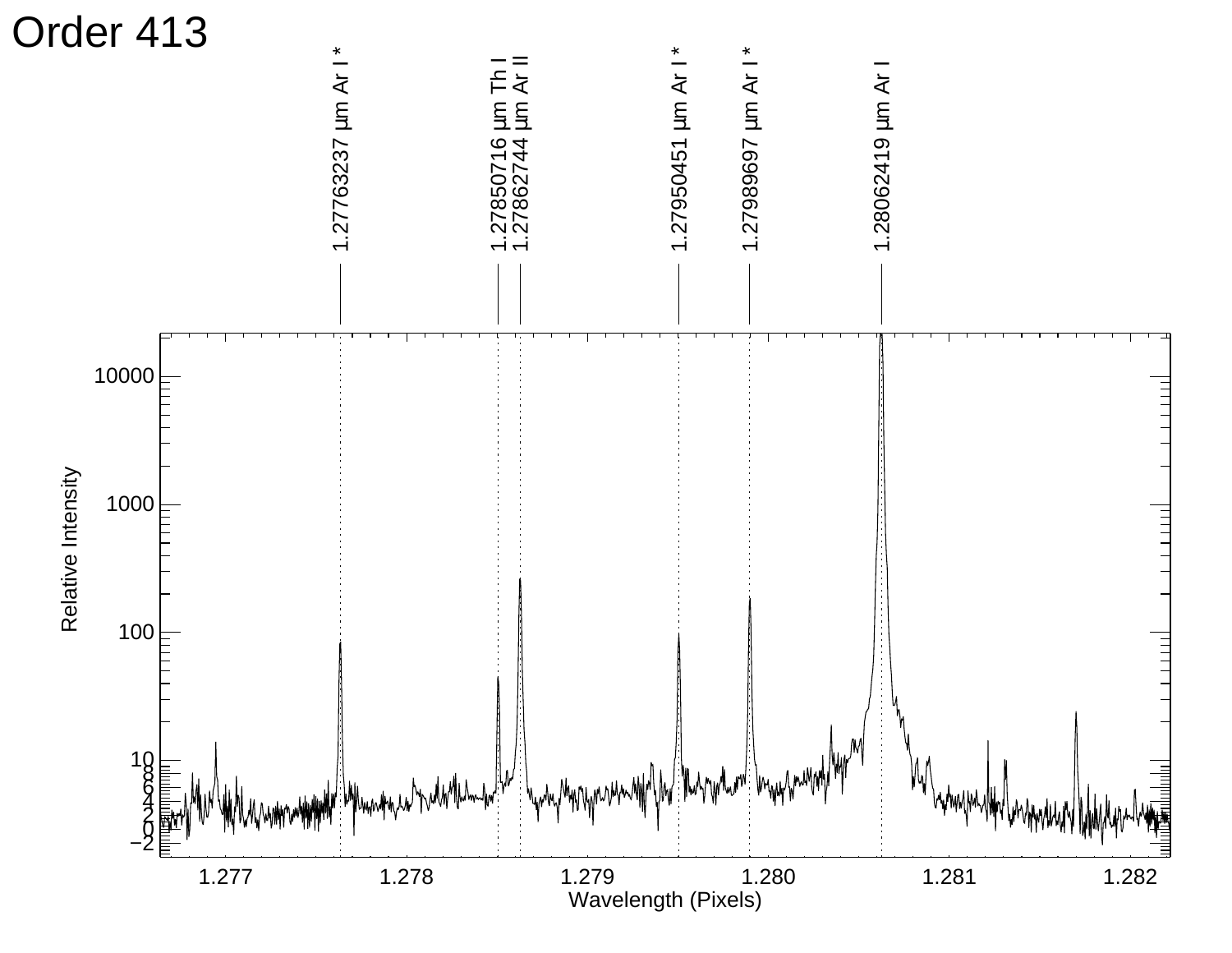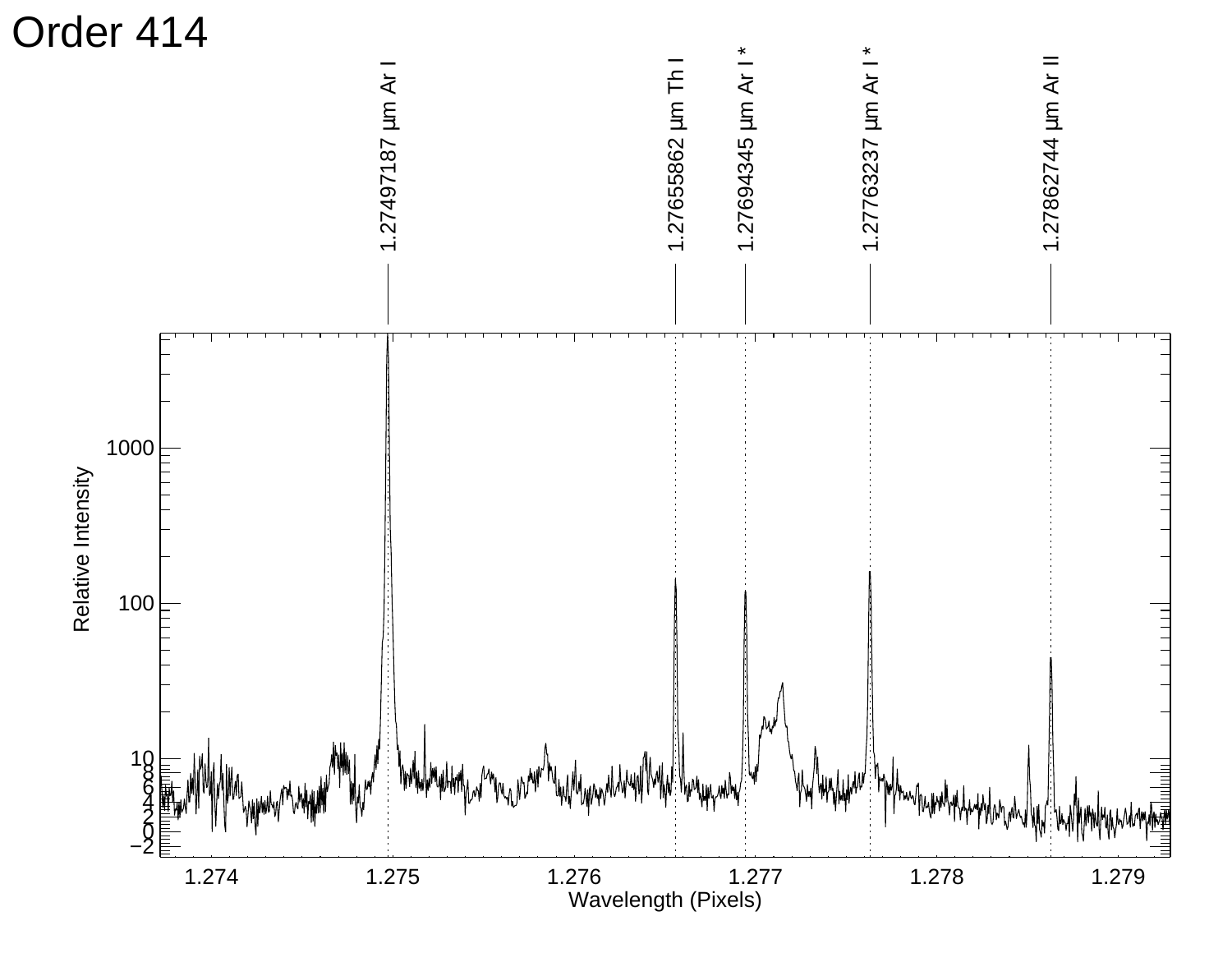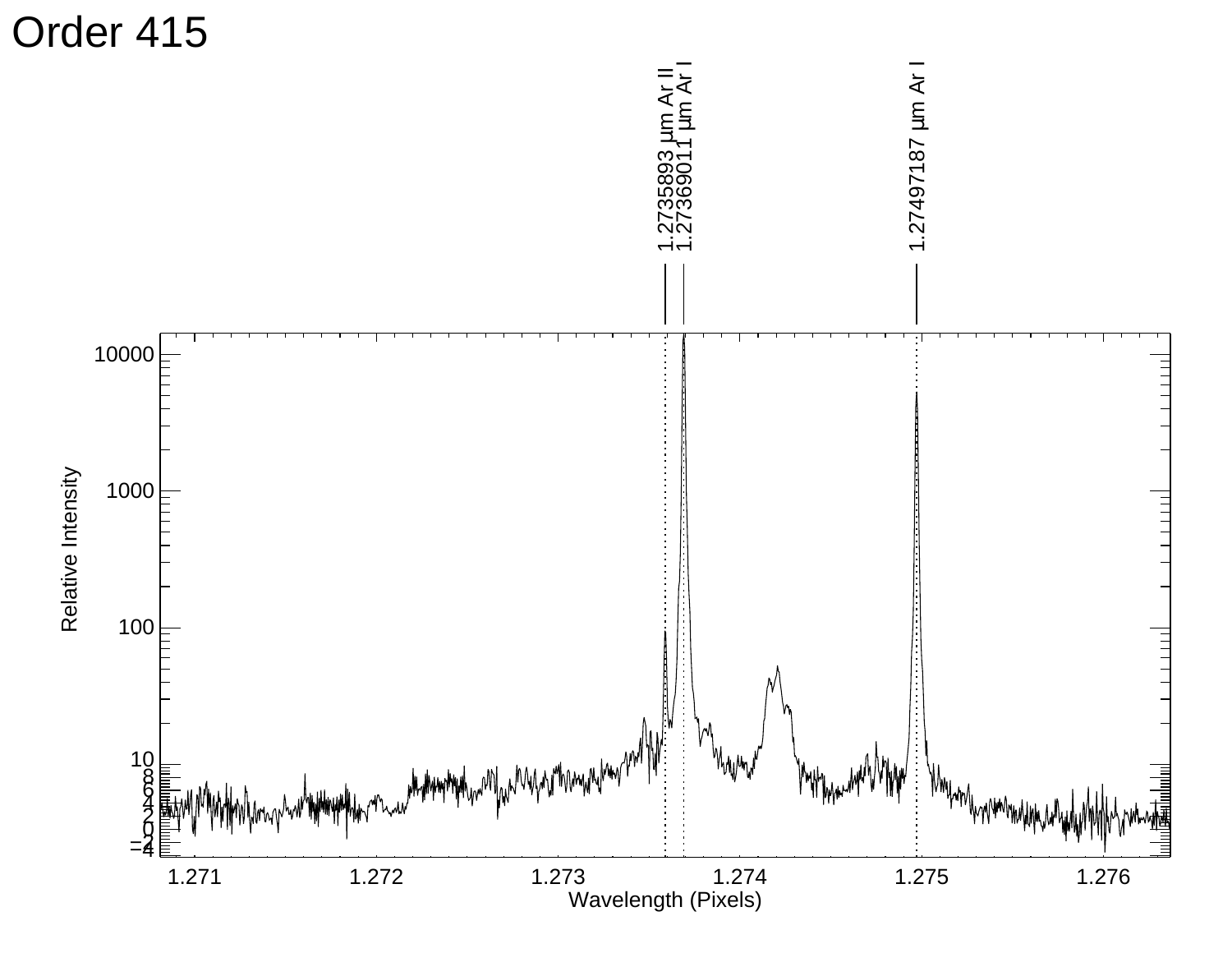